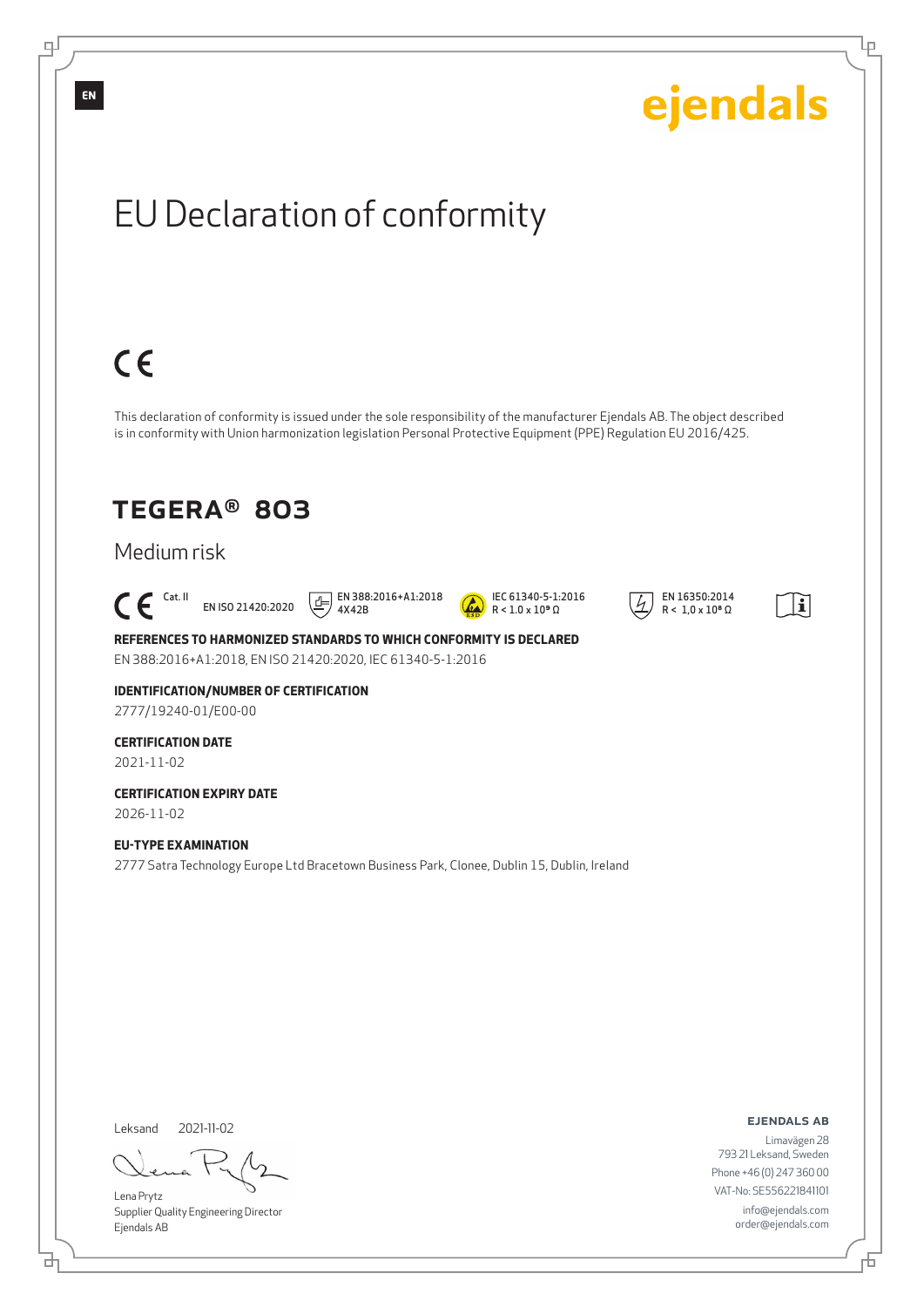

Lena Prytz

டி

Supplier Quality Engineering Director Ejendals AB

<u>다</u>

793 21 Leksand, Sweden Phone +46 (0) 247 360 00 VAT-No: SE556221841101 info@ejendals.com order@ejendals.com Ļμ

舌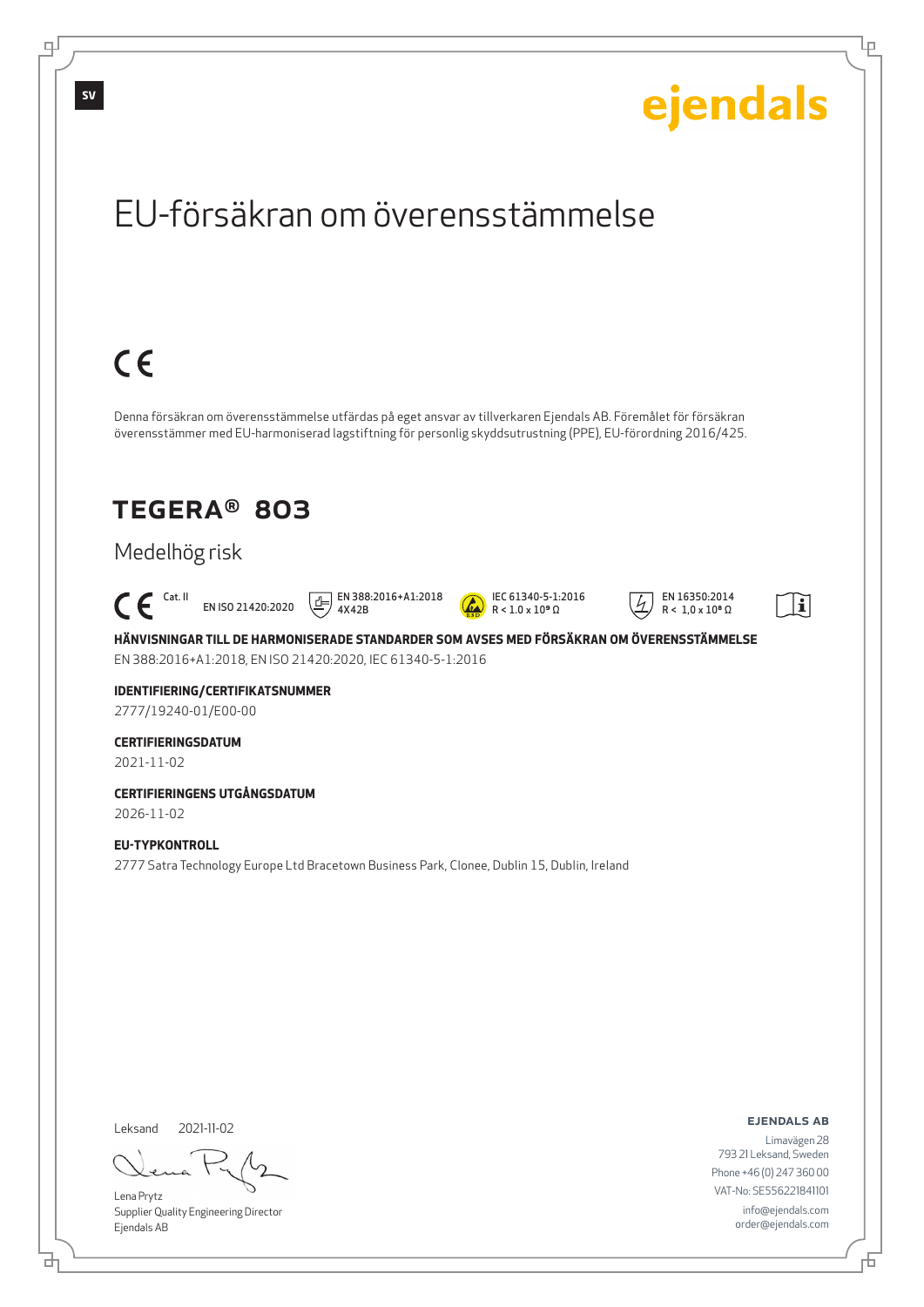

브

Đ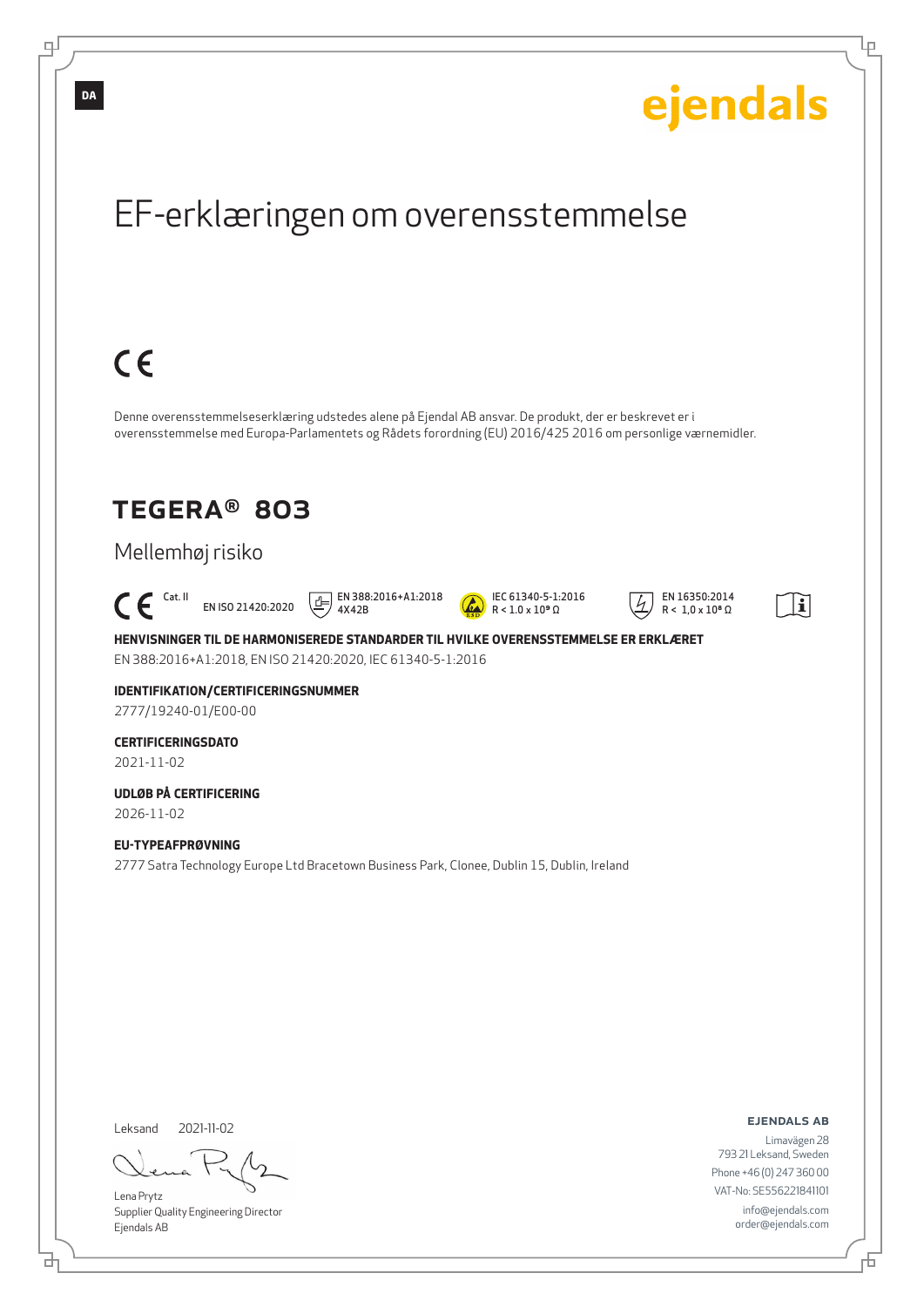

Leksand 2021-11-02

브

Lena Prytz Supplier Quality Engineering Director Ejendals AB

ejendals ab

Limavägen 28 793 21 Leksand, Sweden Phone +46 (0) 247 360 00 VAT-No: SE556221841101 info@ejendals.com order@ejendals.com

Đ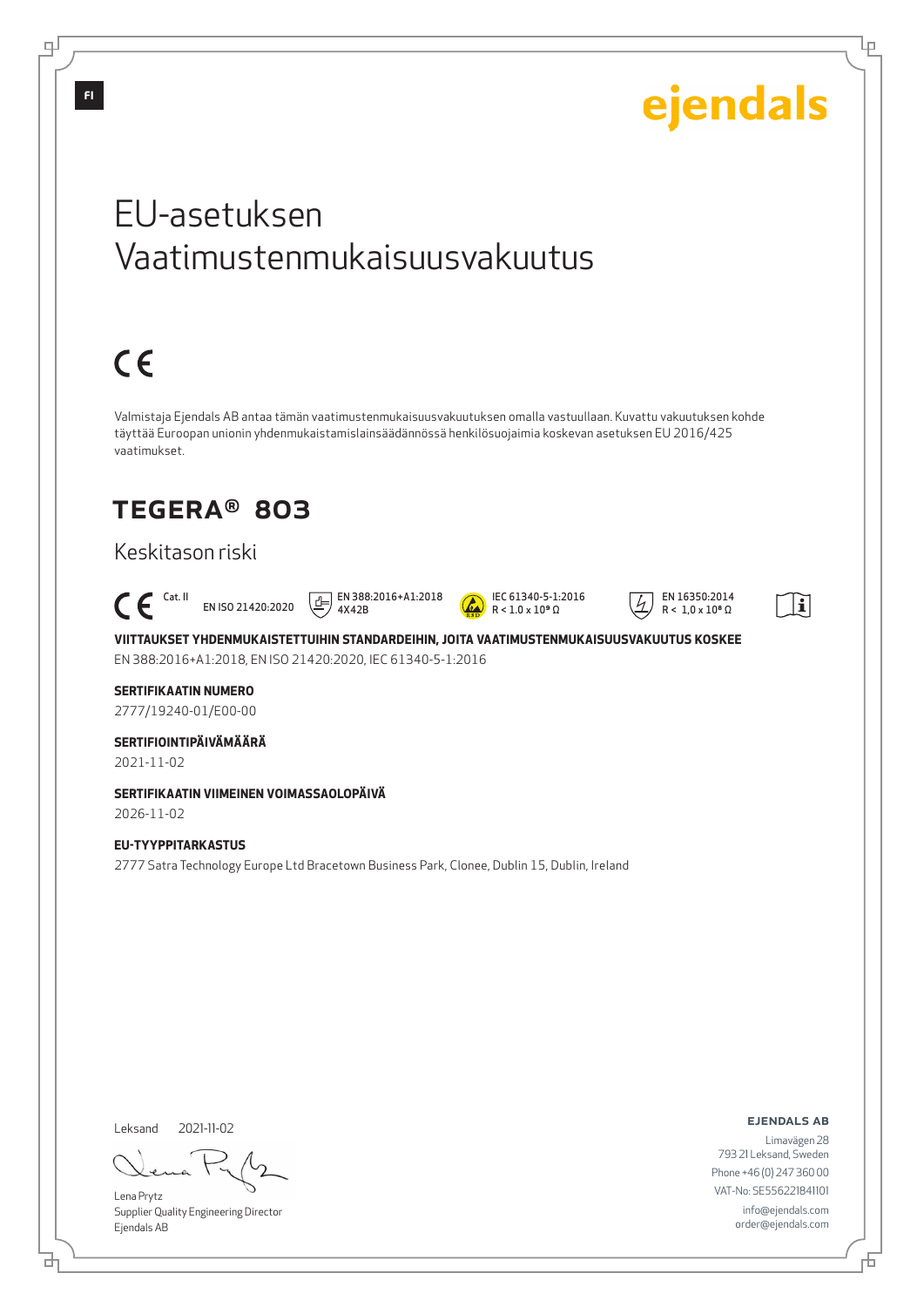# ejendals

Ļμ

## Déclaration de conformité de l'Union Européenne

# $C \in$

La présente déclaration de conformité est établie sous la seule responsabilité du fabricant, Ejendals AB. L'objet décrit est conforme à la Règlementation 2016/425 de l'Union Européenne sur l'harmonisation des législations de l'Union Européenne relatives aux équipements de protection individuelle (EPI).

## TEGERA® 803

### Risque moyen

#### $\Gamma$  Cat. II EN ISO 21420:2020 4X42B

EN 388:2016+A1:2018



 EN 16350:2014  $R < 1.0 \times 10^8 \Omega$ 



**RÉFÉRENCES AUX NORMES HARMONISÉES PAR RAPPORT AUXQUELLES LA CONFORMITÉ EST DÉCLARÉE** EN 388:2016+A1:2018, EN ISO 21420:2020, IEC 61340-5-1:2016

#### **IDENTIFICATION/NUMÉRO DE CERTIFICATION** 2777/19240-01/E00-00

## **DATE DE CERTIFICATION**

2021-11-02

### **DATE D'EXPIRATION DU CERTIFICAT** 2026-11-02

#### **EXAMEN UE DE TYPE**

2777 Satra Technology Europe Ltd Bracetown Business Park, Clonee, Dublin 15, Dublin, Ireland

Leksand 2021-11-02

Lena Prytz Supplier Quality Engineering Director Ejendals AB

ejendals ab

Đ

Limavägen 28 793 21 Leksand, Sweden Phone +46 (0) 247 360 00 VAT-No: SE556221841101 info@ejendals.com order@ejendals.com

டி

**FR**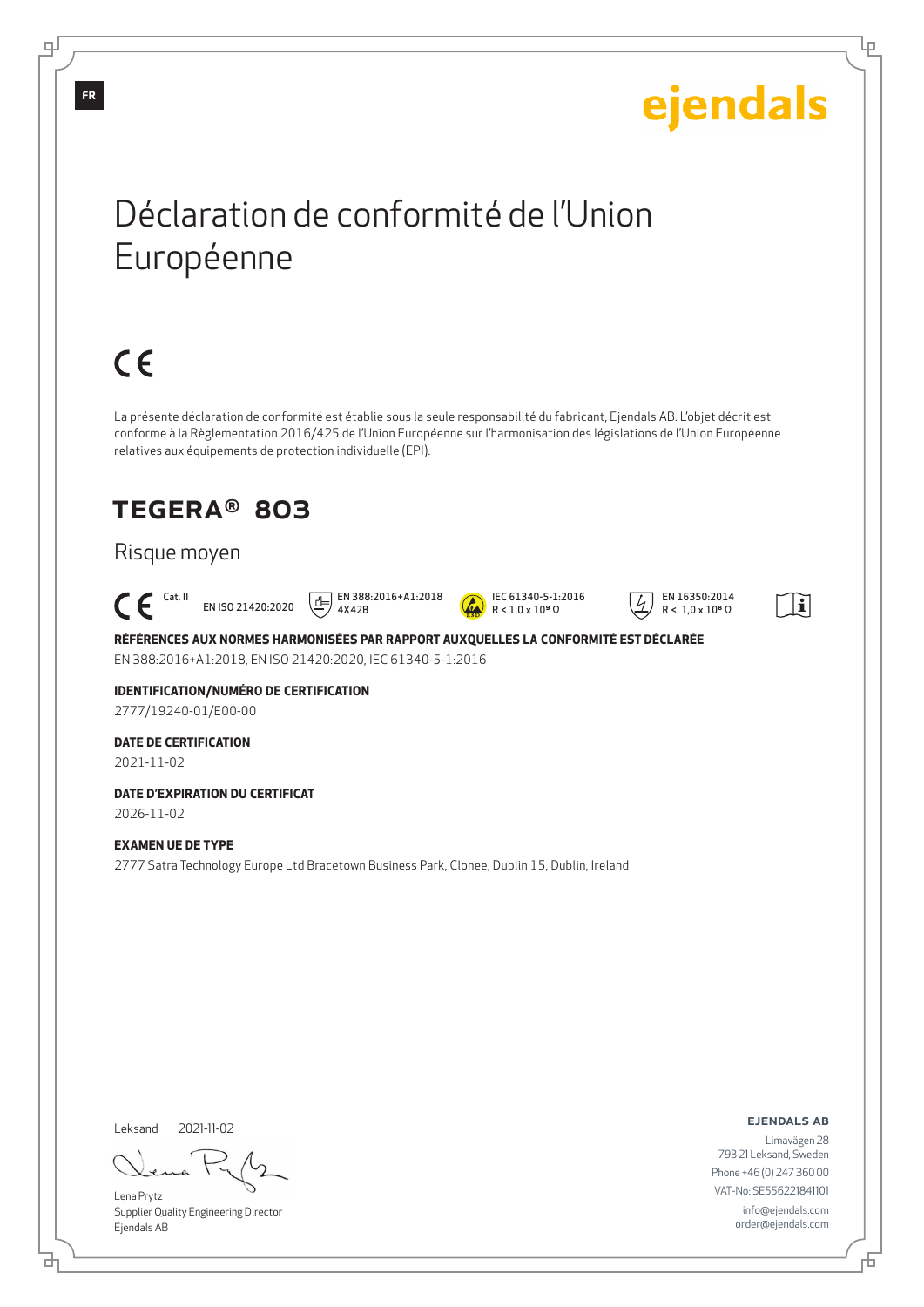

Lena Prytz

Supplier Quality Engineering Director Ejendals AB

<u>다</u>

舌

VAT-No: SE556221841101 info@ejendals.com order@ejendals.com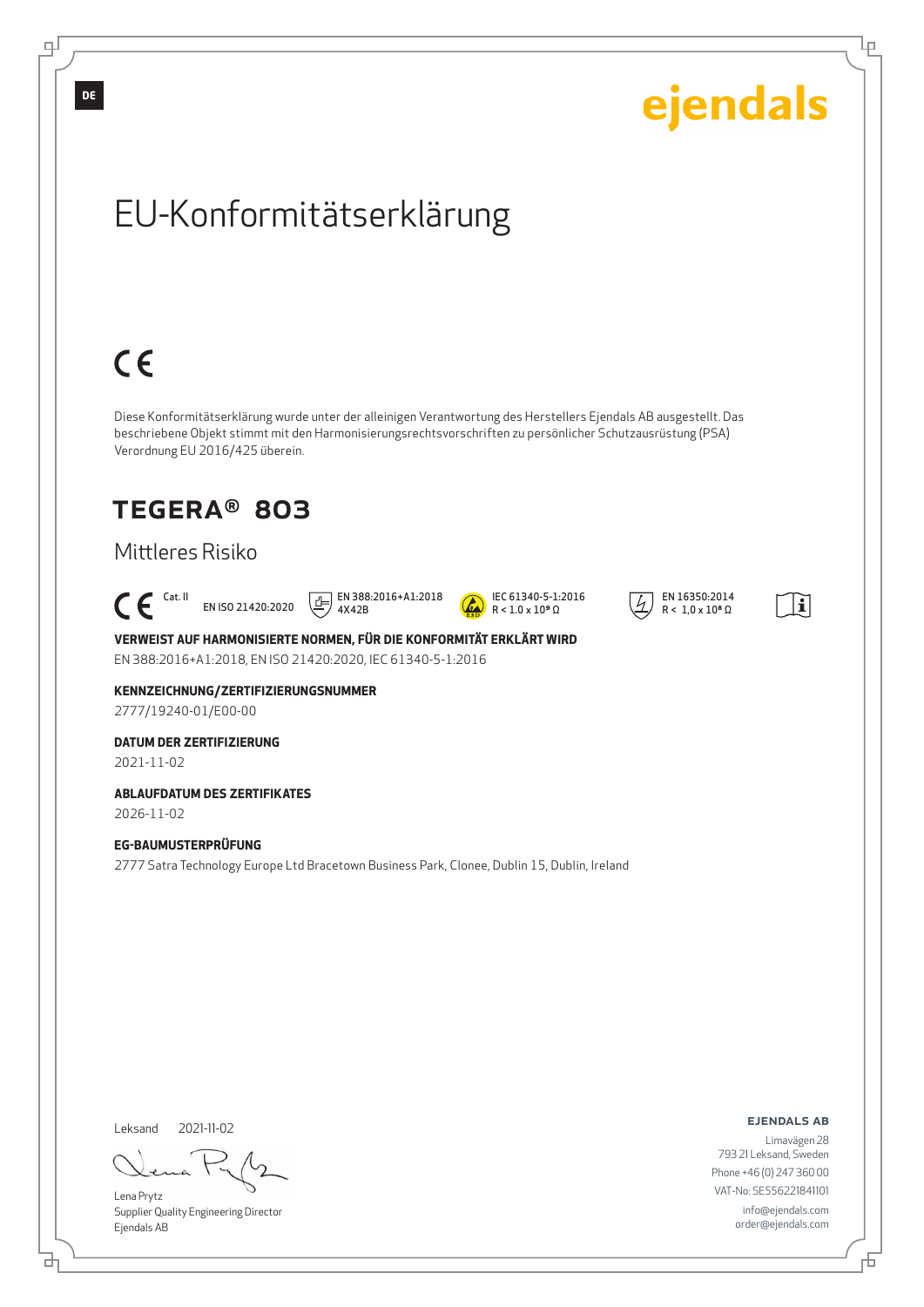**NO**

டி

ejendals

Ļμ

## EU-samsvarserklæring

# $C \in$

Denne samsvarserklæringen er gitt ut ene og alene under ansvaret til produsenten Ejendals AB. Objektet som er beskrevet, er i samsvar med EUs harmoniseringsregelverk EU-forskrift for personlig verneutstyr (PVU) EU 2016/425.

## TEGERA® 803

## Middels risiko

### $\mathsf{C}\boldsymbol{\mathsf{F}}$  cat. II EN ISO 21420:2020

 $\boxed{1}$  EN 388:2016+A1:2018 4X42B



 EN 16350:2014  $R < 1.0 \times 10^8 \Omega$ 



**REFERANSER TIL HARMONISERTE STANDARDER MED ERKLÆRT OVERENSSTEMMELSE** EN 388:2016+A1:2018, EN ISO 21420:2020, IEC 61340-5-1:2016

### **IDENTIFISERING/SERTIFISERINGSNUMMER** 2777/19240-01/E00-00

#### **SERTIFISERINGSDATO** 2021-11-02

**UTLØPSDATO SERTIFISERING**

2026-11-02

### **UNDERSØKELSE EU-TYPE**

2777 Satra Technology Europe Ltd Bracetown Business Park, Clonee, Dublin 15, Dublin, Ireland

Leksand 2021-11-02

<u>다</u>

Lena Prytz Supplier Quality Engineering Director Ejendals AB

ejendals ab

Limavägen 28 793 21 Leksand, Sweden Phone +46 (0) 247 360 00 VAT-No: SE556221841101 info@ejendals.com order@ejendals.com

舌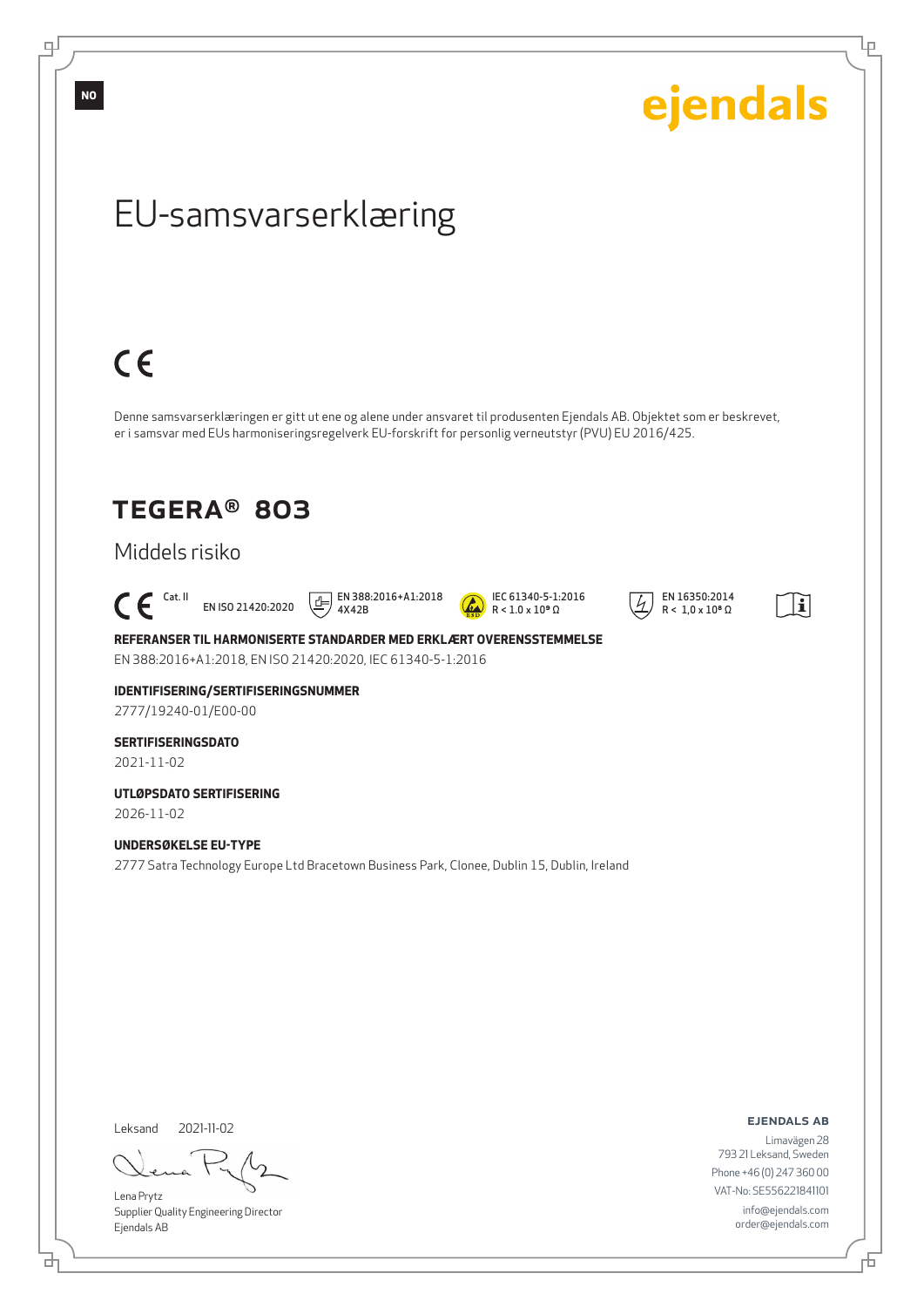

브

舌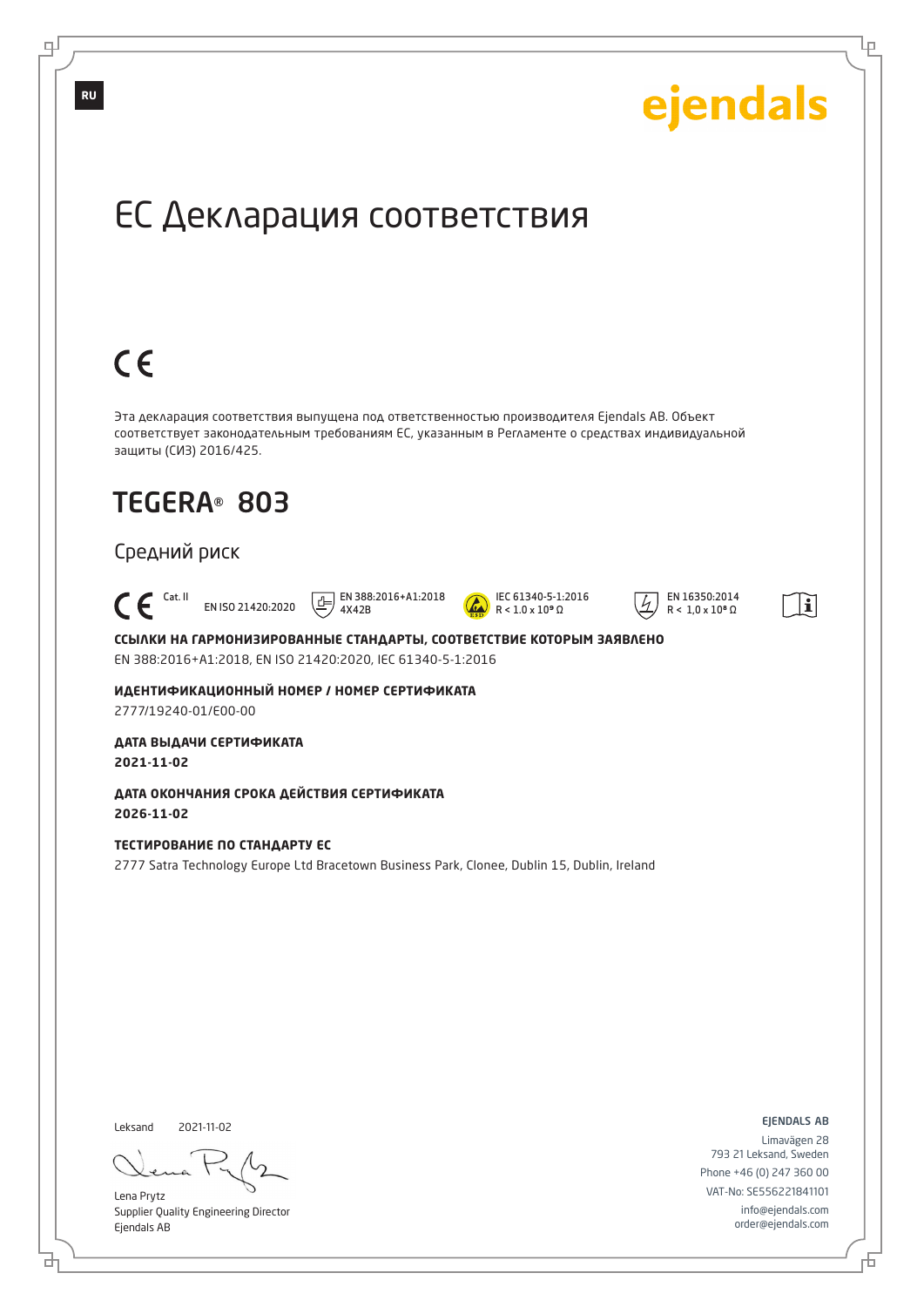

Lena Prytz Supplier Quality Engineering Director Ejendals AB

<u>다</u>

டி

Đ

Ļμ

info@ejendals.com order@ejendals.com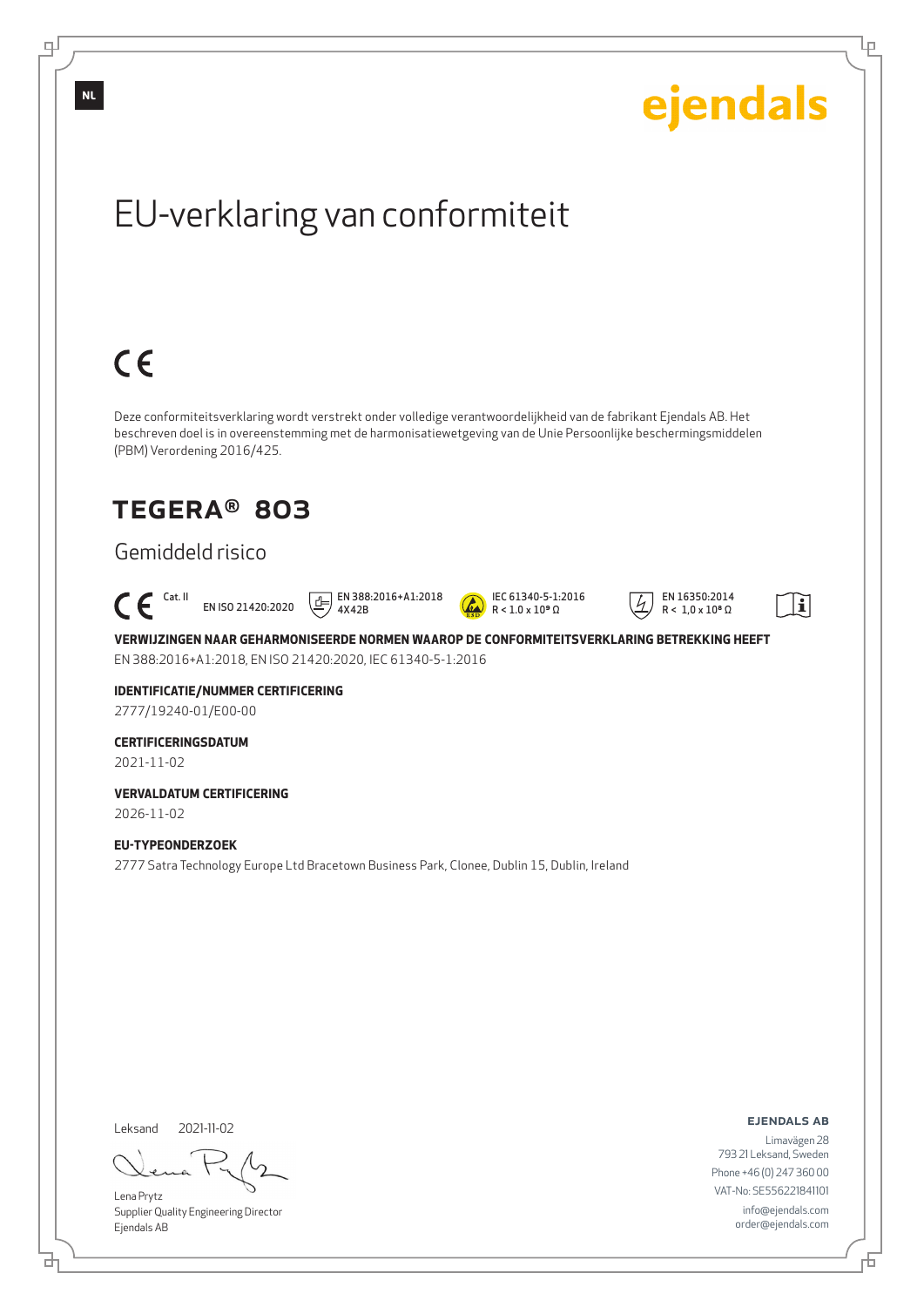![](_page_9_Picture_0.jpeg)

Lena Prytz Supplier Quality Engineering Director Ejendals AB

<u>다</u>

ejendals ab

Limavägen 28 793 21 Leksand, Sweden Phone +46 (0) 247 360 00 VAT-No: SE556221841101 info@ejendals.com order@ejendals.com

舌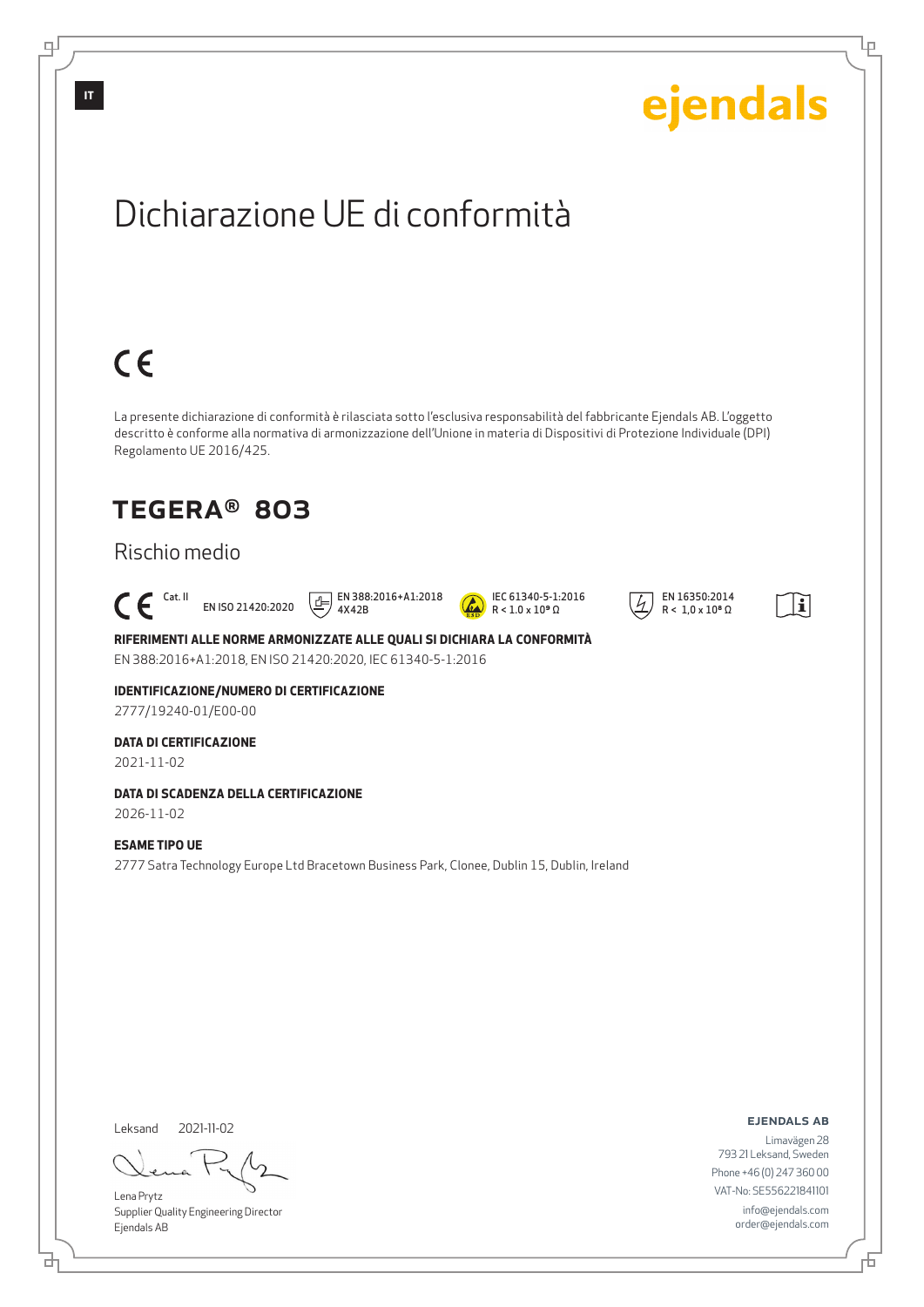![](_page_10_Picture_0.jpeg)

Lena Prytz Supplier Quality Engineering Director Ejendals AB

<u>다</u>

Ļμ

Limavägen 28 793 21 Leksand, Sweden Phone +46 (0) 247 360 00 VAT-No: SE556221841101 info@ejendals.com order@ejendals.com

Đ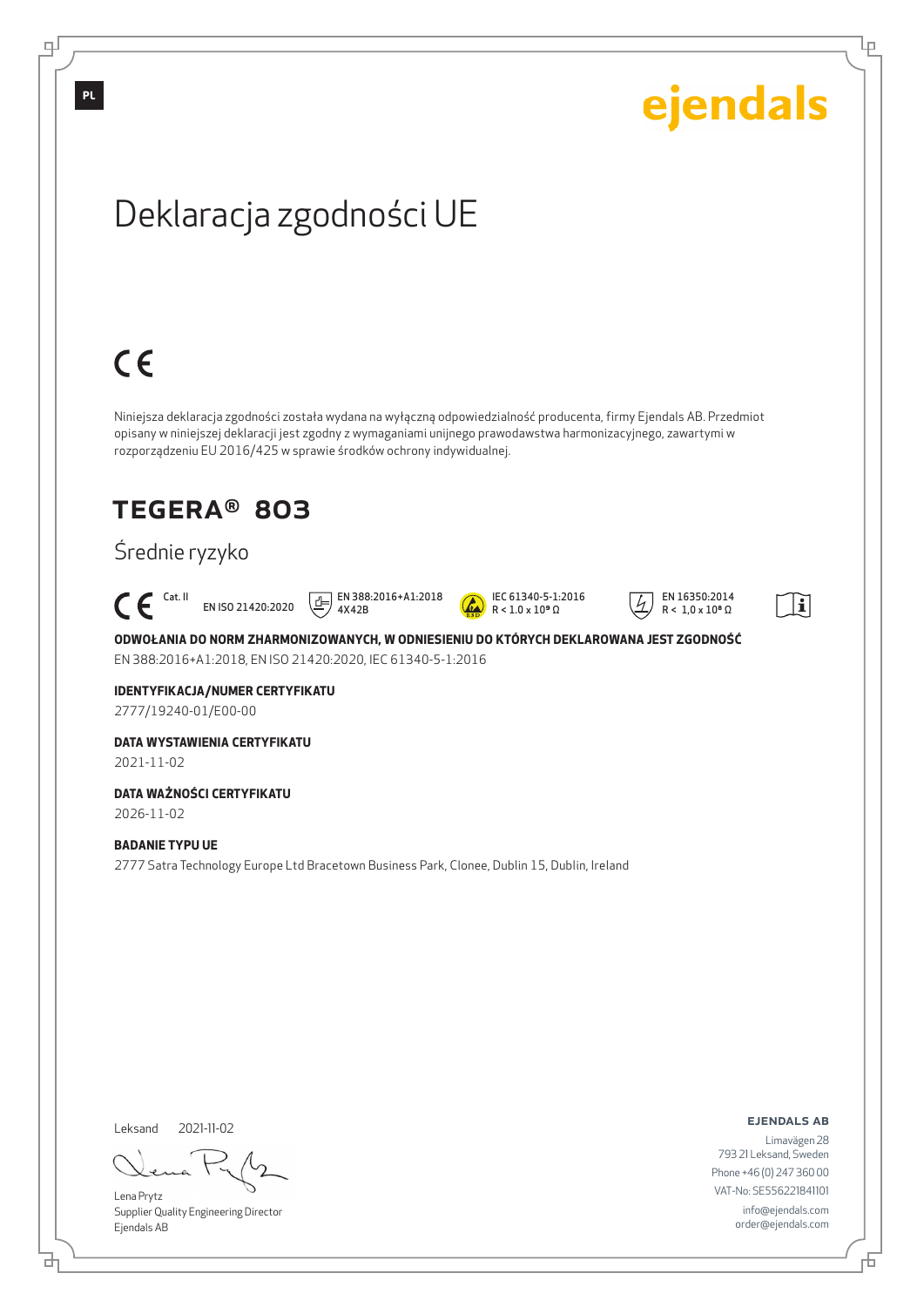![](_page_11_Picture_0.jpeg)

Leksand 2021-11-02

đ

Lena Prytz Supplier Quality Engineering Director Ejendals AB

ejendals ab

Đ

Ļμ

Limavägen 28 793 21 Leksand, Sweden Phone +46 (0) 247 360 00 VAT-No: SE556221841101 info@ejendals.com order@ejendals.com

டி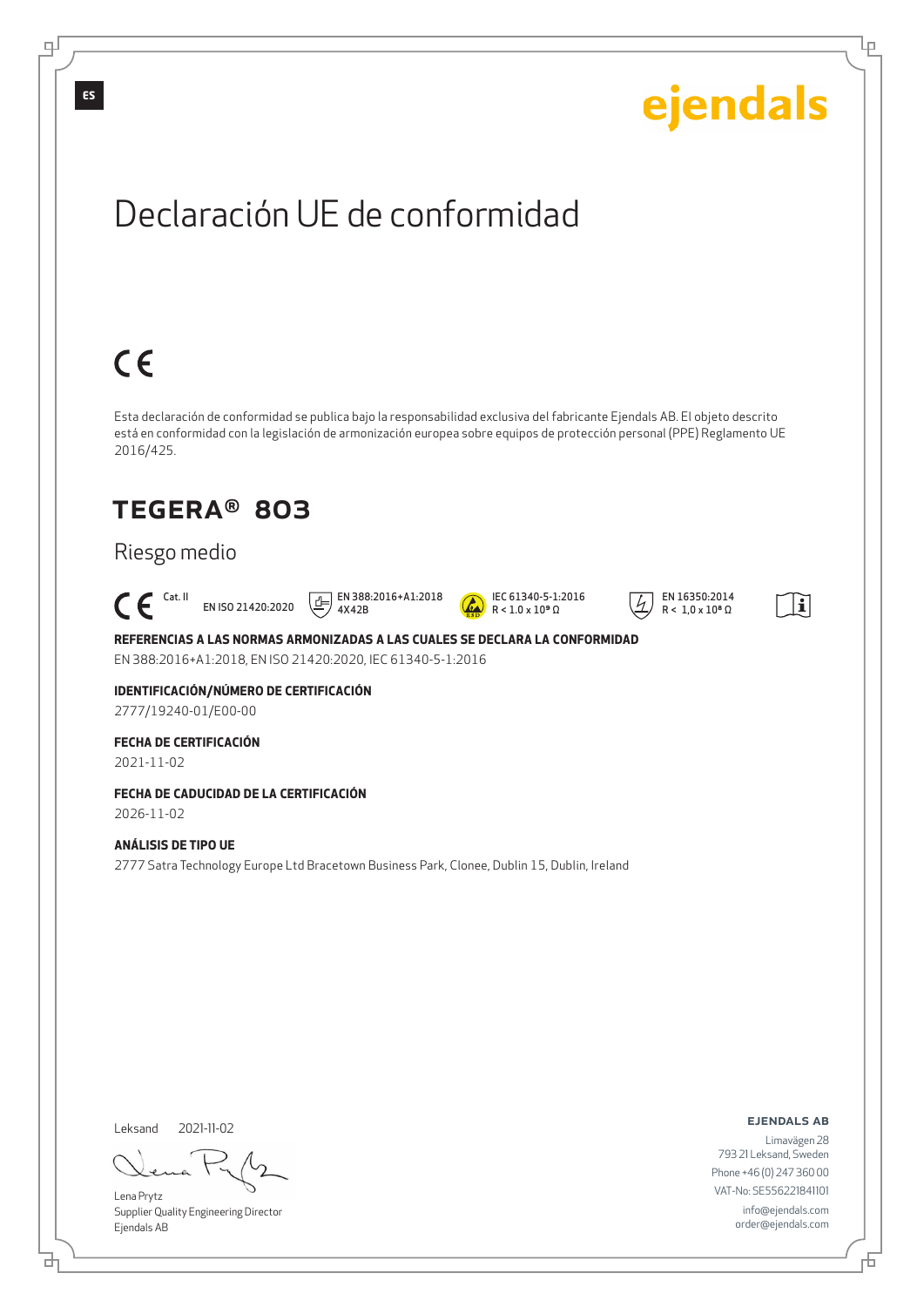![](_page_12_Picture_0.jpeg)

đ

舌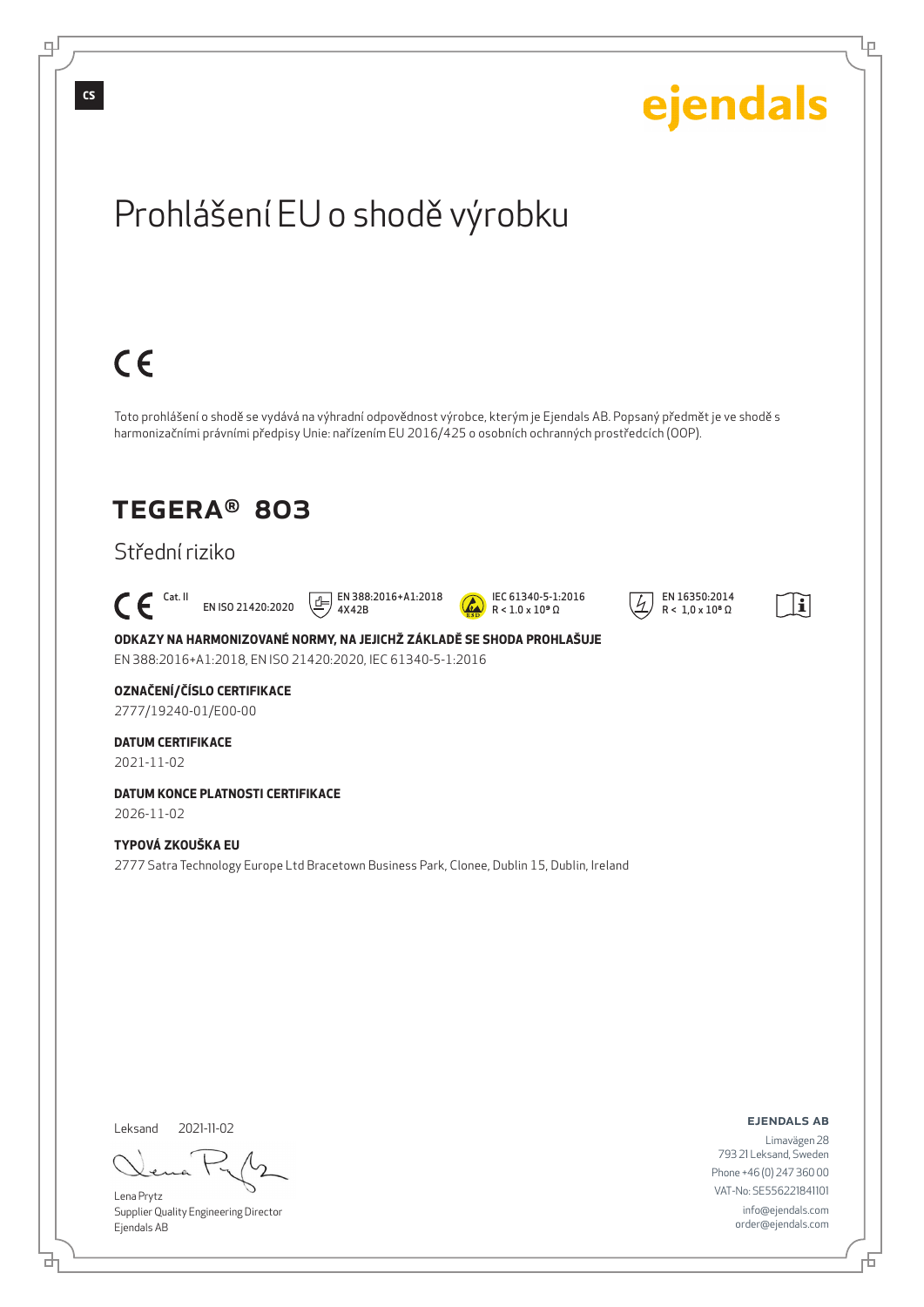![](_page_13_Picture_0.jpeg)

Lena Prytz Supplier Quality Engineering Director Ejendals AB

<u>다</u>

டி

Đ

Ļμ

info@ejendals.com order@ejendals.com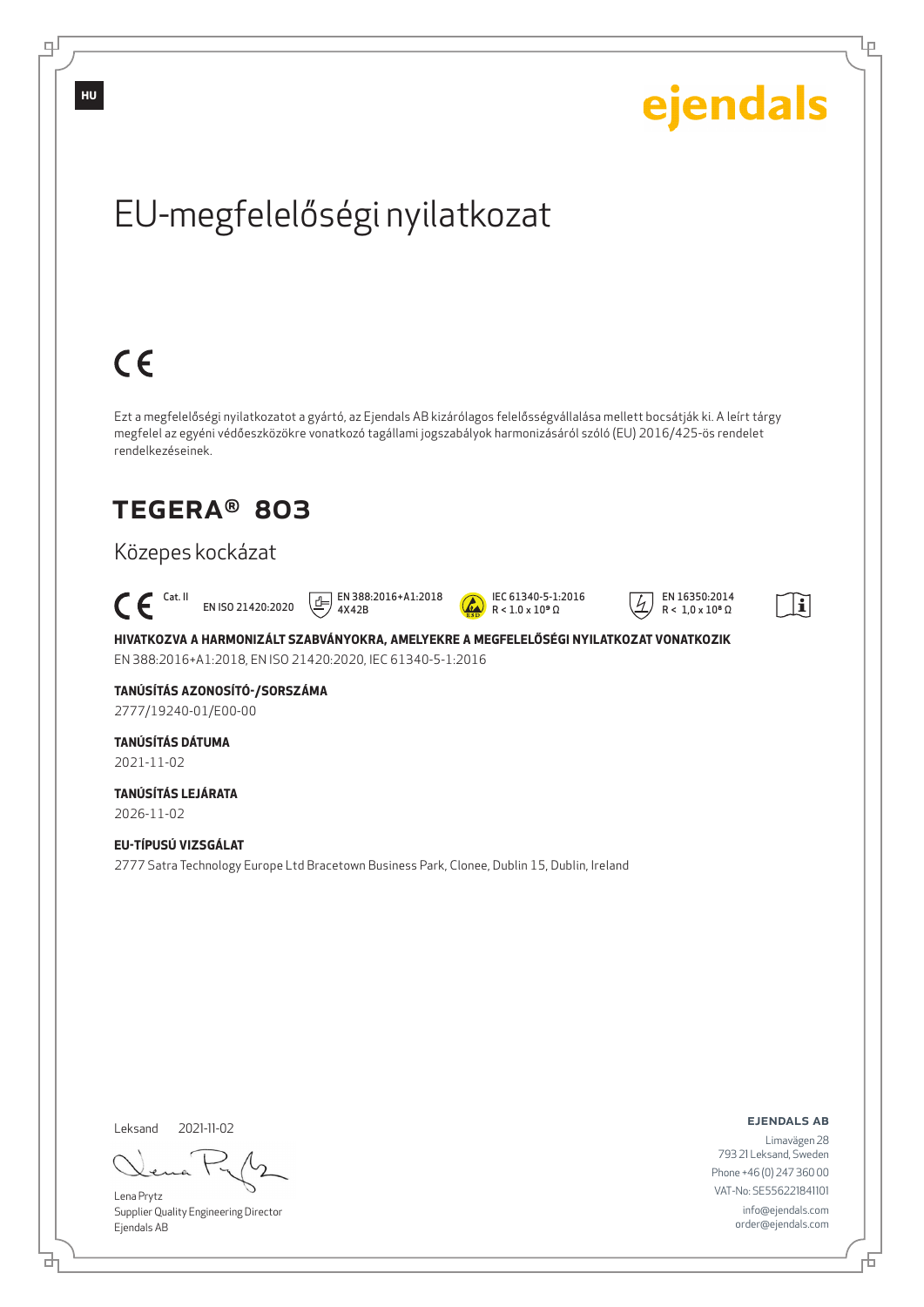![](_page_14_Picture_0.jpeg)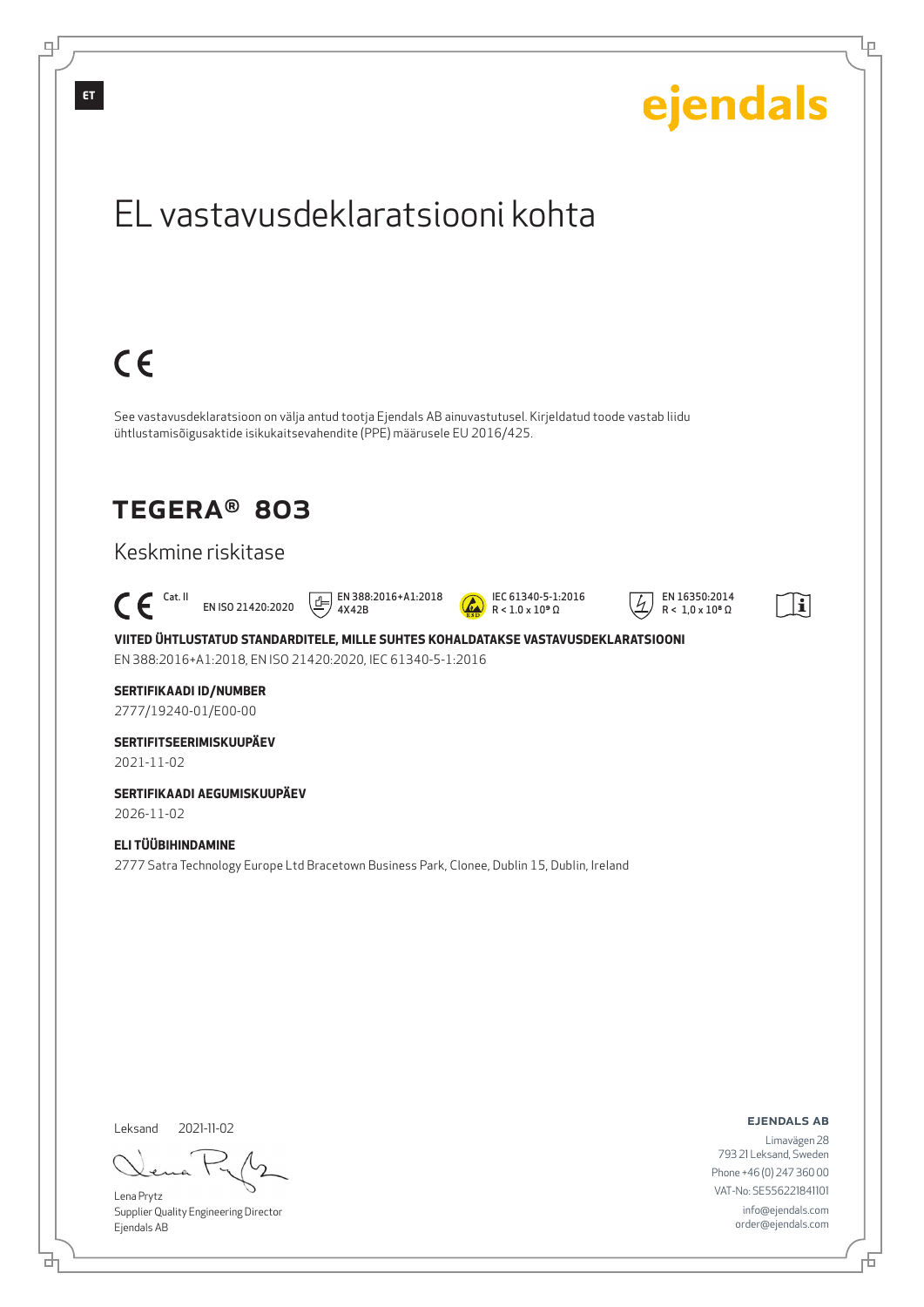![](_page_15_Picture_0.jpeg)

<u>다</u>

Đ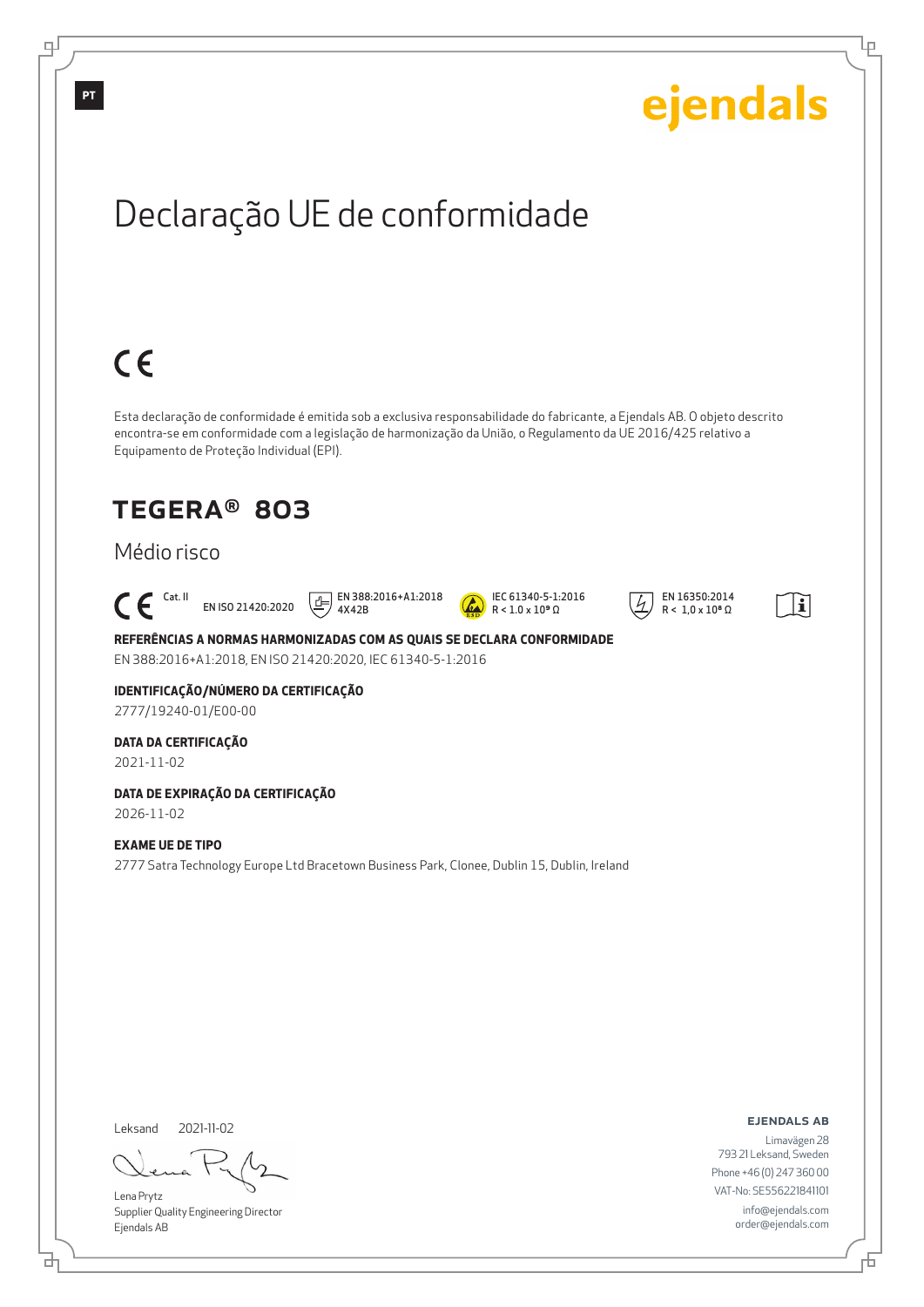![](_page_16_Picture_0.jpeg)

Lena Prytz Supplier Quality Engineering Director Ejendals AB

브

Phone +46 (0) 247 360 00 VAT-No: SE556221841101

> info@ejendals.com order@ejendals.com

டி

Đ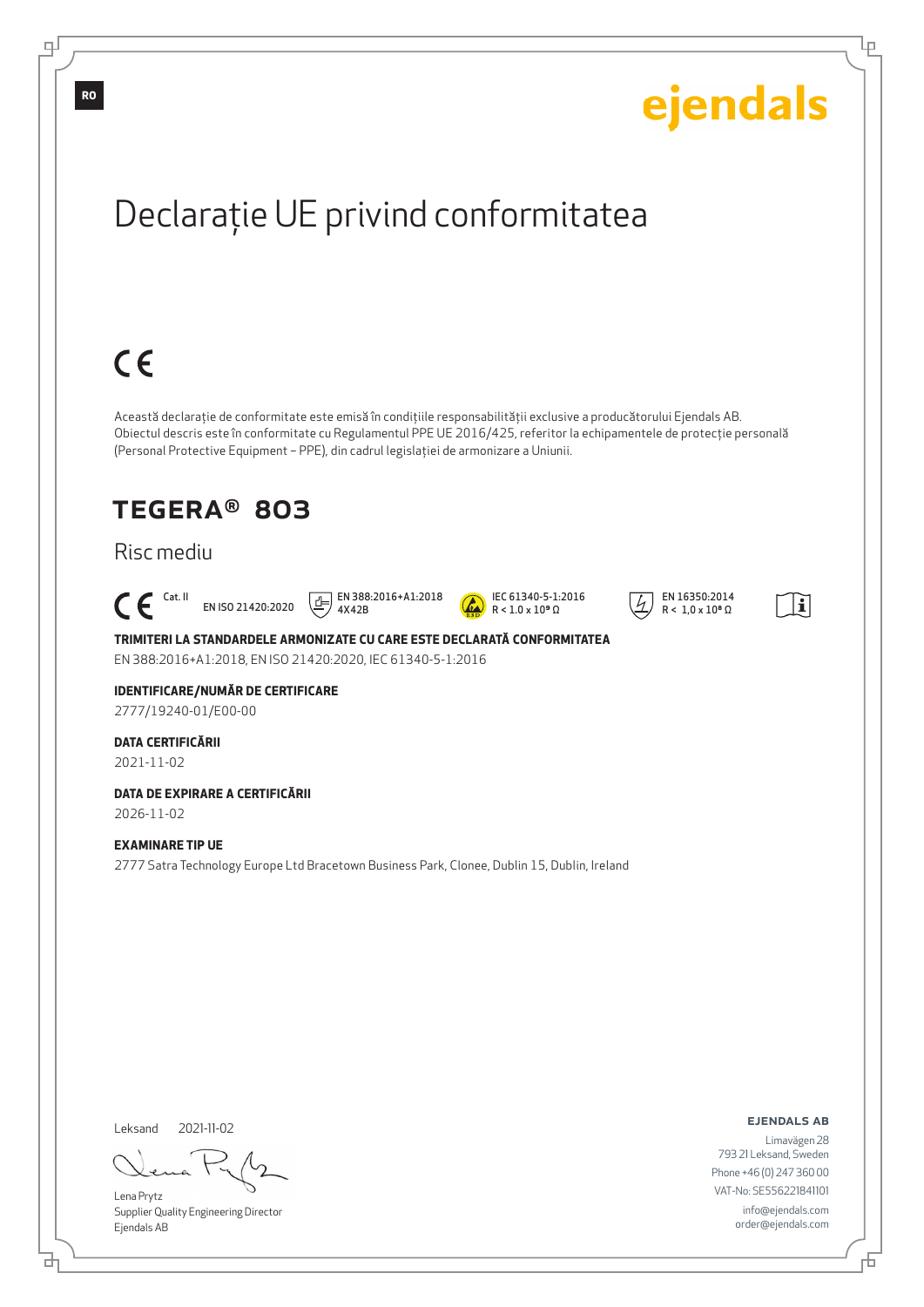![](_page_17_Picture_0.jpeg)

đ

டி

Lena Prytz Supplier Quality Engineering Director Ejendals AB

ejendals ab

Ļμ

Limavägen 28 793 21 Leksand, Sweden Phone +46 (0) 247 360 00 VAT-No: SE556221841101 info@ejendals.com order@ejendals.com

舌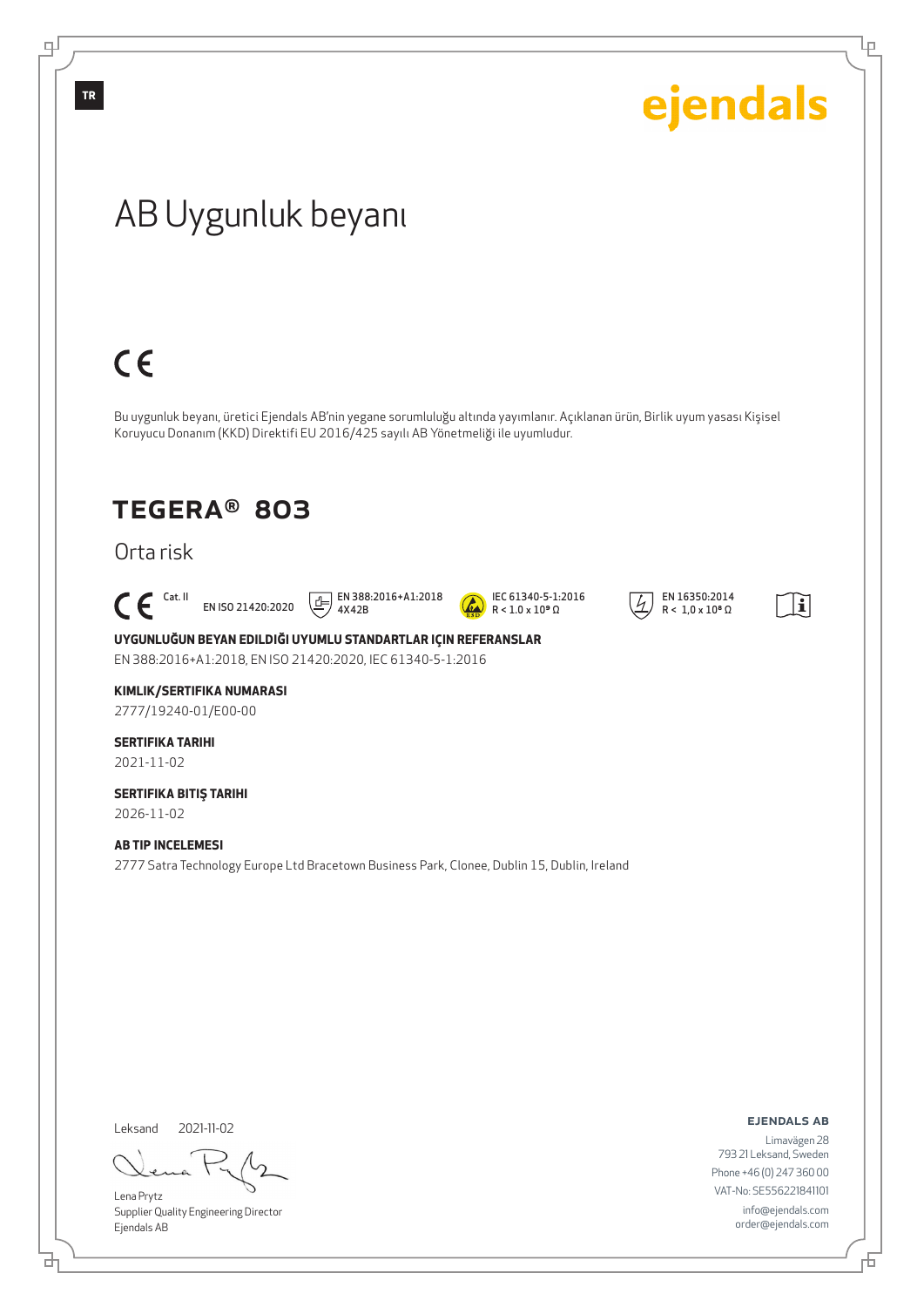![](_page_18_Picture_0.jpeg)

Leksand 2021-11-02

<u>다</u>

Lena Prytz Supplier Quality Engineering Director Ejendals AB

ejendals ab

舌

Limavägen 28 793 21 Leksand, Sweden Phone +46 (0) 247 360 00 VAT-No: SE556221841101 info@ejendals.com order@ejendals.com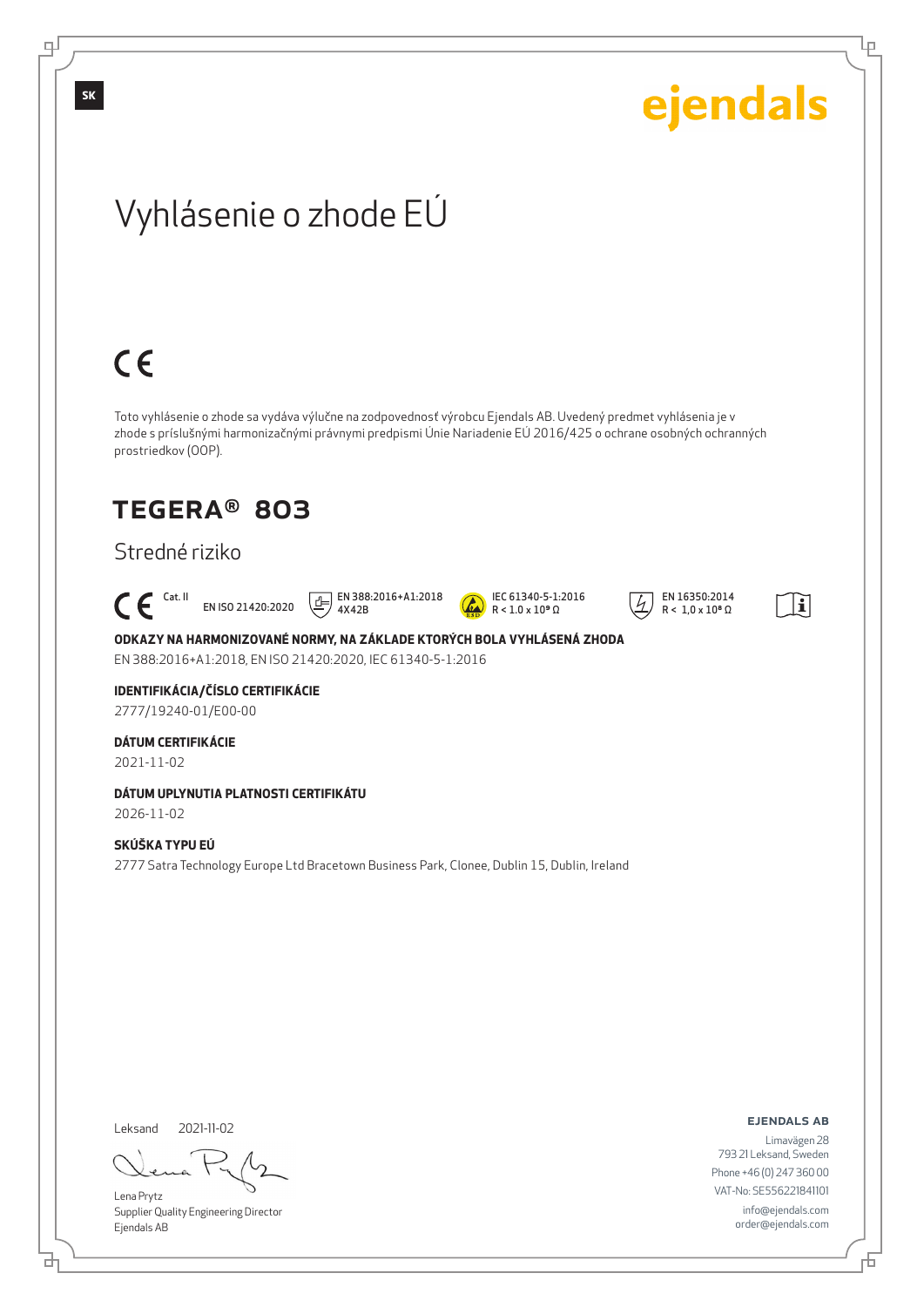![](_page_19_Picture_0.jpeg)

цſ

<u>다</u>

舌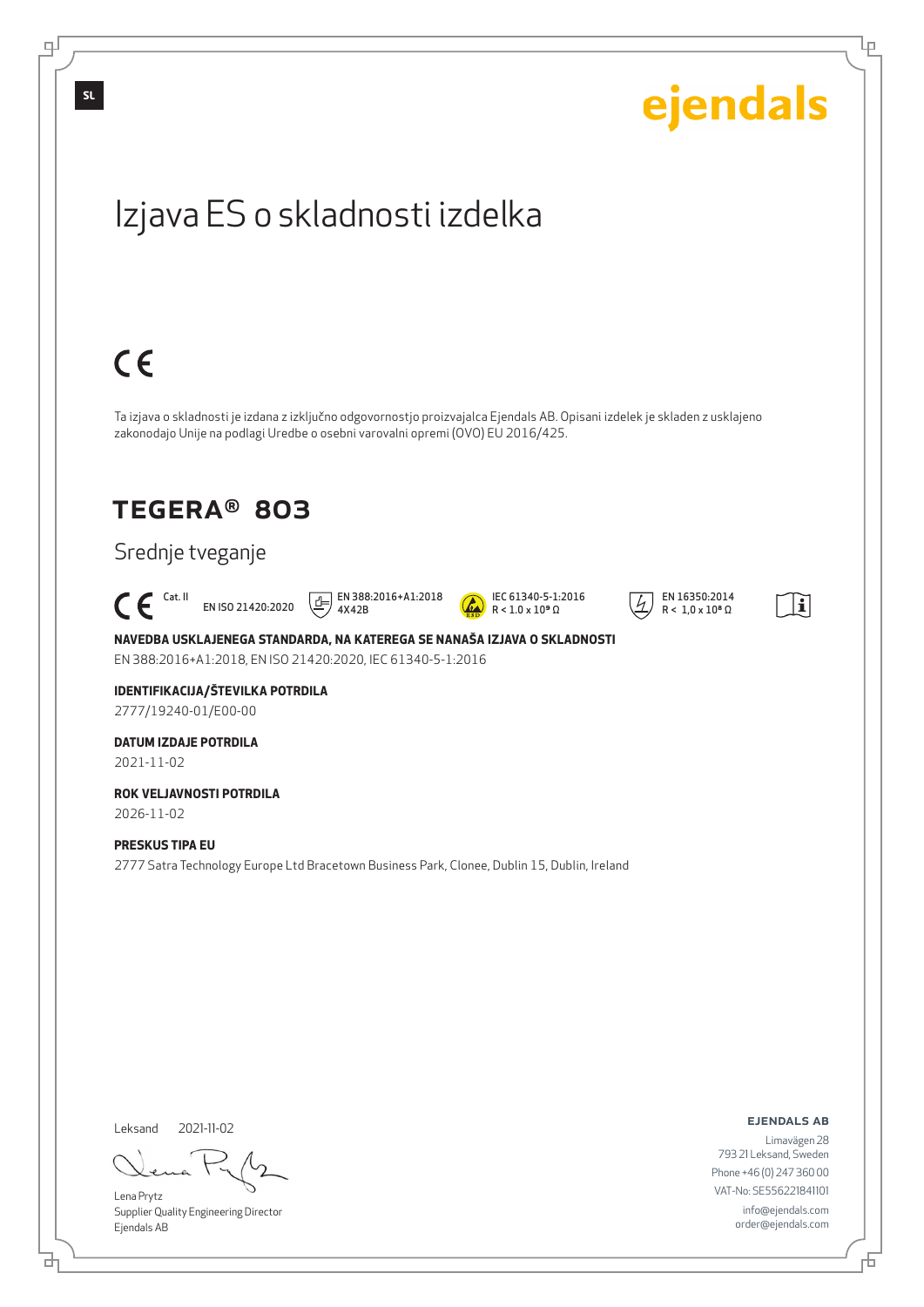| ejendals                                                                                                                                                                                                                                  |
|-------------------------------------------------------------------------------------------------------------------------------------------------------------------------------------------------------------------------------------------|
| ES atitikties deklaracija                                                                                                                                                                                                                 |
| $C \in$                                                                                                                                                                                                                                   |
| Ši atitikties deklaracija pateikiama tik gamintojo "Ejendals AB" atsakomybe. Nurodytas objektas atitinka Sąjungos<br>derinamųjų teisės aktų asmeninių apsaugos priemonių reglamentą ES 2016/425.                                          |
| <b>TEGERA® 803</b>                                                                                                                                                                                                                        |
| Vidutinė rizika                                                                                                                                                                                                                           |
| EN 388:2016+A1:2018<br>IEC 61340-5-1:2016<br>EN 16350:2014<br>$\mathsf{C} \in \mathsf{C}^{\mathsf{Cat},\,\mathsf{II}}$<br>(宁<br>$\mathbf i$<br>EN ISO 21420:2020<br>$R < 1.0 \times 10^9 \Omega$<br>$R < 1.0 \times 10^8 \Omega$<br>4X42B |

**NUORODOS Į SUDERINTUS STANDARTUS, KURIAIS REMIANTIS DEKLARUOJAMA ATITIKTIS** EN 388:2016+A1:2018, EN ISO 21420:2020, IEC 61340-5-1:2016

**IDENTIFIKAVIMAS / SERTIFIKAVIMO NUMERIS** 2777/19240-01/E00-00

## **SERTIFIKAVIMO DATA**

2021-11-02

**SERTIFIKATO GALIOJIMO PABAIGOS DATA** 2026-11-02

**ES TIPO PATIKRINIMAS** 2777 Satra Technology Europe Ltd Bracetown Business Park, Clonee, Dublin 15, Dublin, Ireland

Leksand 2021-11-02

Lena Prytz Supplier Quality Engineering Director Ejendals AB

ejendals ab

舌

里

Limavägen 28 793 21 Leksand, Sweden Phone +46 (0) 247 360 00 VAT-No: SE556221841101 info@ejendals.com order@ejendals.com

ᄘ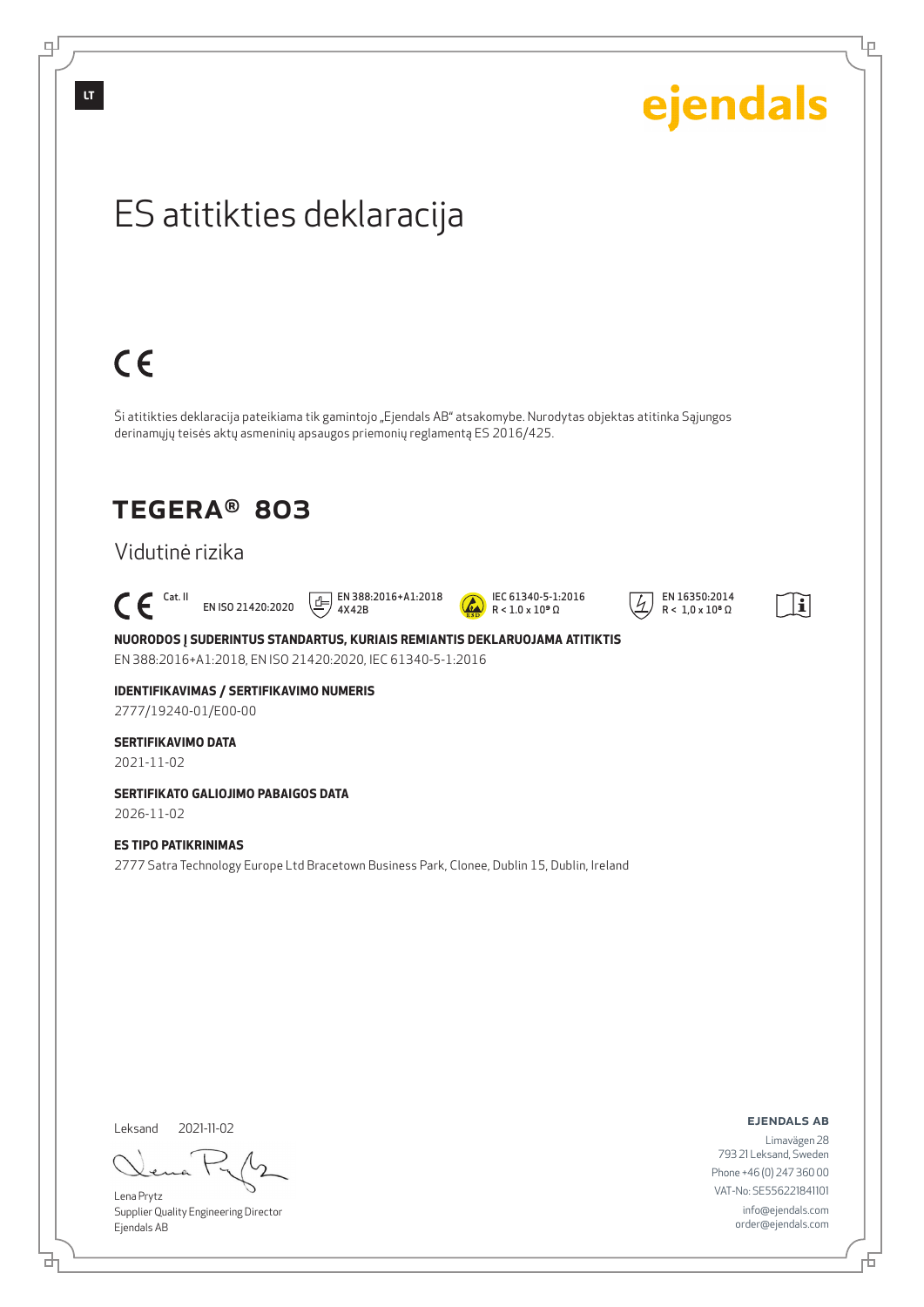![](_page_21_Picture_0.jpeg)

цſ

Đ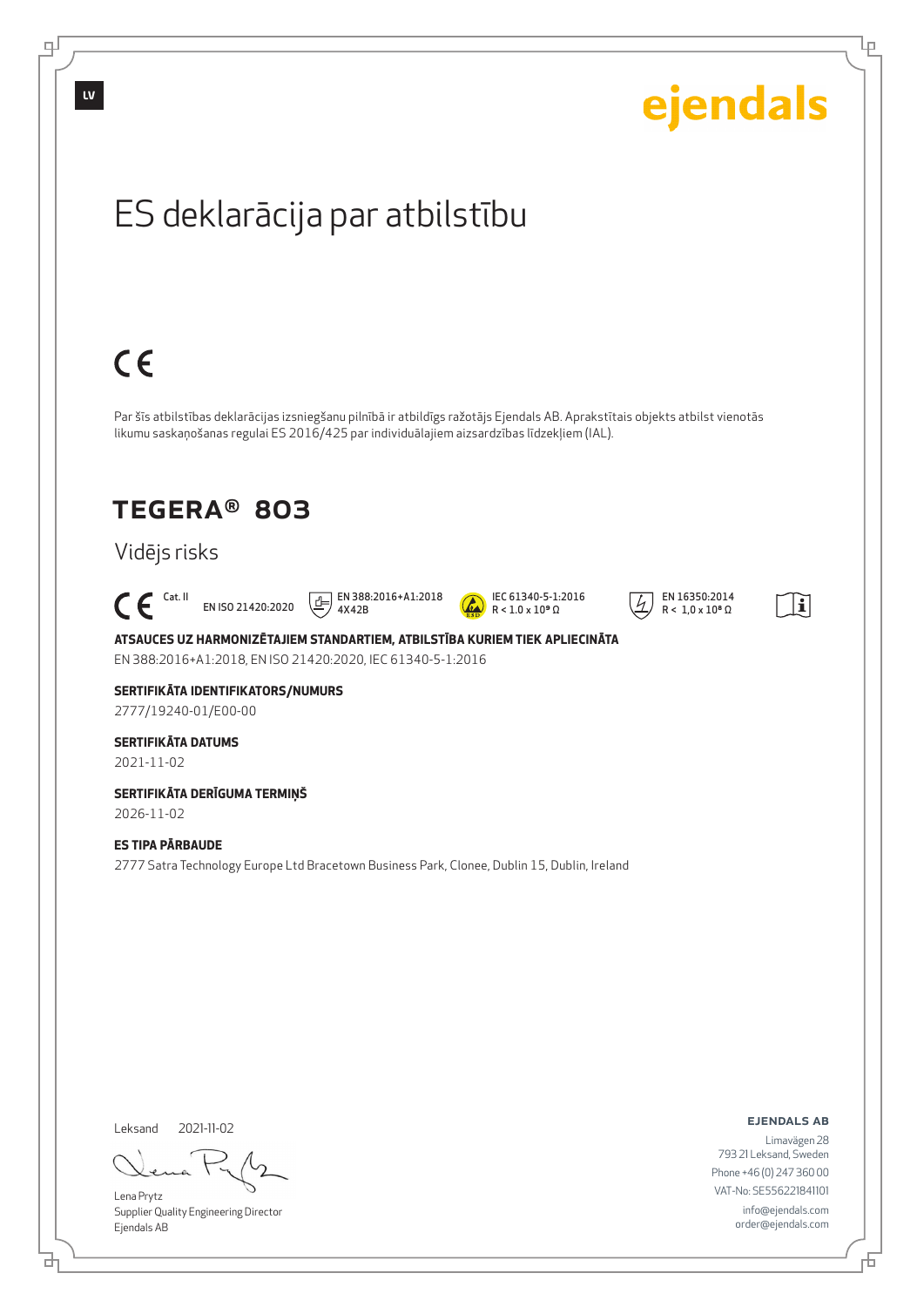![](_page_22_Picture_0.jpeg)

Lena Prytz Supplier Quality Engineering Director Ejendals AB

브

டி

info@ejendals.com

order@ejendals.com

Đ